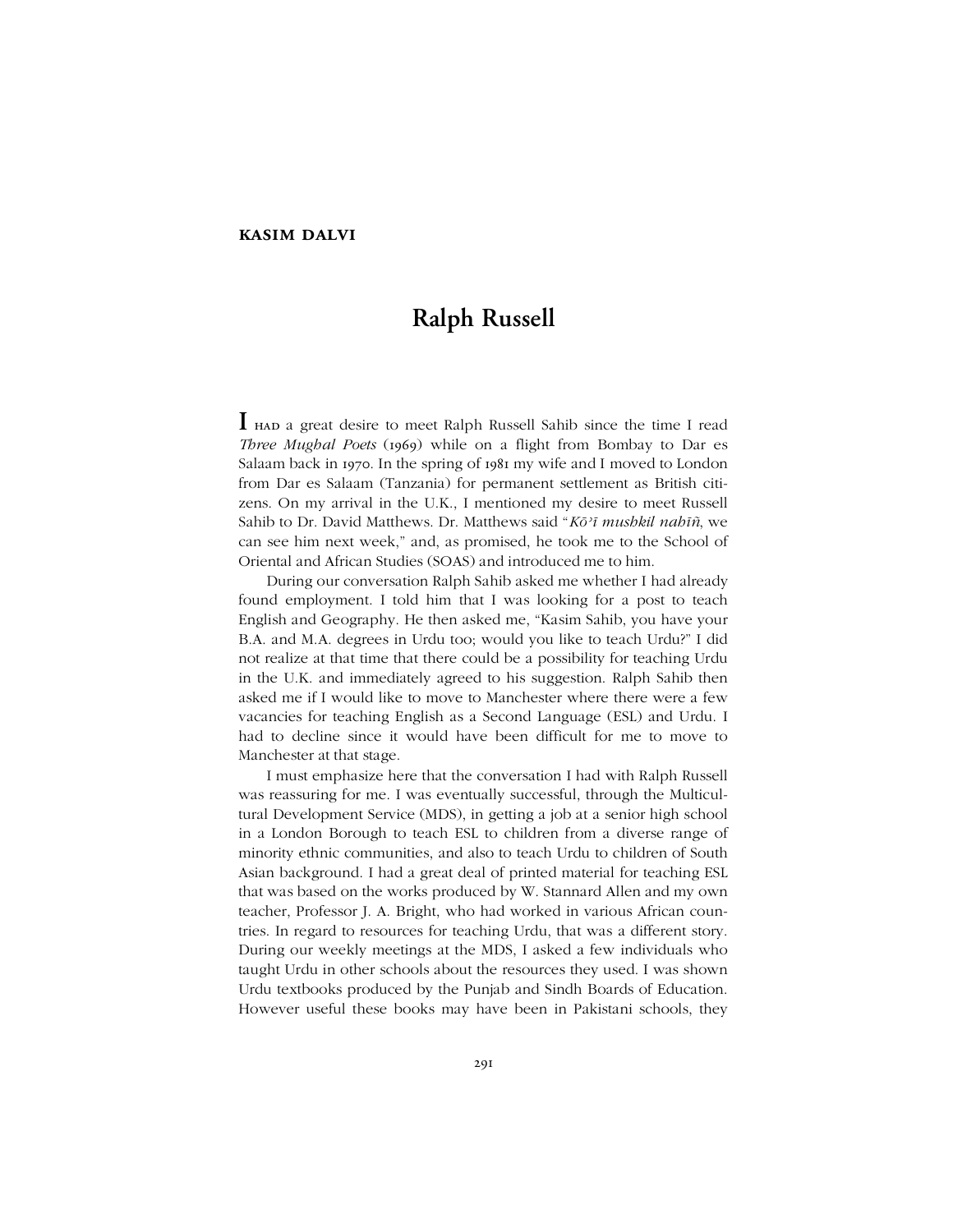#### 292 • THE ANNUAL OF URDU STUDIES

were certainly not the right material for teaching Urdu in the U.K., where schools have a totally different environment than schools on the Indo-Pak subcontinent and where there is access to excellent material for teaching modern European languages such as French, German and Spanish.

Initially, I adapted the ESL teaching material to suit my program for teaching Urdu as a Foreign Language. I was looking for realistic material other than the traditional *qāʿidas* and similar books from the Subcontinent. I must be quick to add here that almost a hundred years ago, excellent material for teaching Urdu was produced by scholars such as Muḥammad Ḥusain Āzād, Ismāʿīl Mēraṭhī, and others, which could have been adapted to suit the purpose. Unfortunately, through no fault of their own, many of our teachers in the U.K. were not even aware of such books. These were not teachers of Urdu. They had been employed to teach other subjects and were given the task of teaching Urdu simply because they could speak and understand the language. This would never have happened in the case of appointments of teachers of English.

Here again Ralph Russell's Urdu courses came to my aid and I am grateful to Sughra Choudhry Khan who had collected these books at the resource center at MDS. Sughra was one of Ralph Sahib's students at the SOAS and worked as Coordinator and Head of Community Languages at MDS before I took over from her. She is now working in Pakistan as Executive Officer of the Agha Khan Education Service.

Ralph Sahib began his mission of promoting and establishing the teaching of Urdu in the U.K. by conducting Urdu courses to meet the needs of British adults, mainly those who taught Pakistani children in the primary and secondary schools and who needed to know about the language and culture of the children under their care in various Local Education Authority (LEA) schools. The first ever course of this kind was held by Ralph Russell in Bradford. According to Ralph Sahib, he did this with the help of two teachers, Jill Evans and Linda Chapman, who took immense interest in the education and well-being of the children from minority ethnic communities. Eventually, Ralph Sahib introduced and taught courses based on the Bradford model in Local Education Authorities around the country. In the meantime, there came the directive from the European Community that member states should facilitate the gradual adaptation of the children of migrant workers to the education system and social life of the host country whilst ensuring that linguistic and cultural links were maintained between the children and their country of origin.

Conferences were held to tackle the issues relating to the stipulations in the directive. Two working parties were set up to look into various aspects of teaching and assessment, including the production of suitable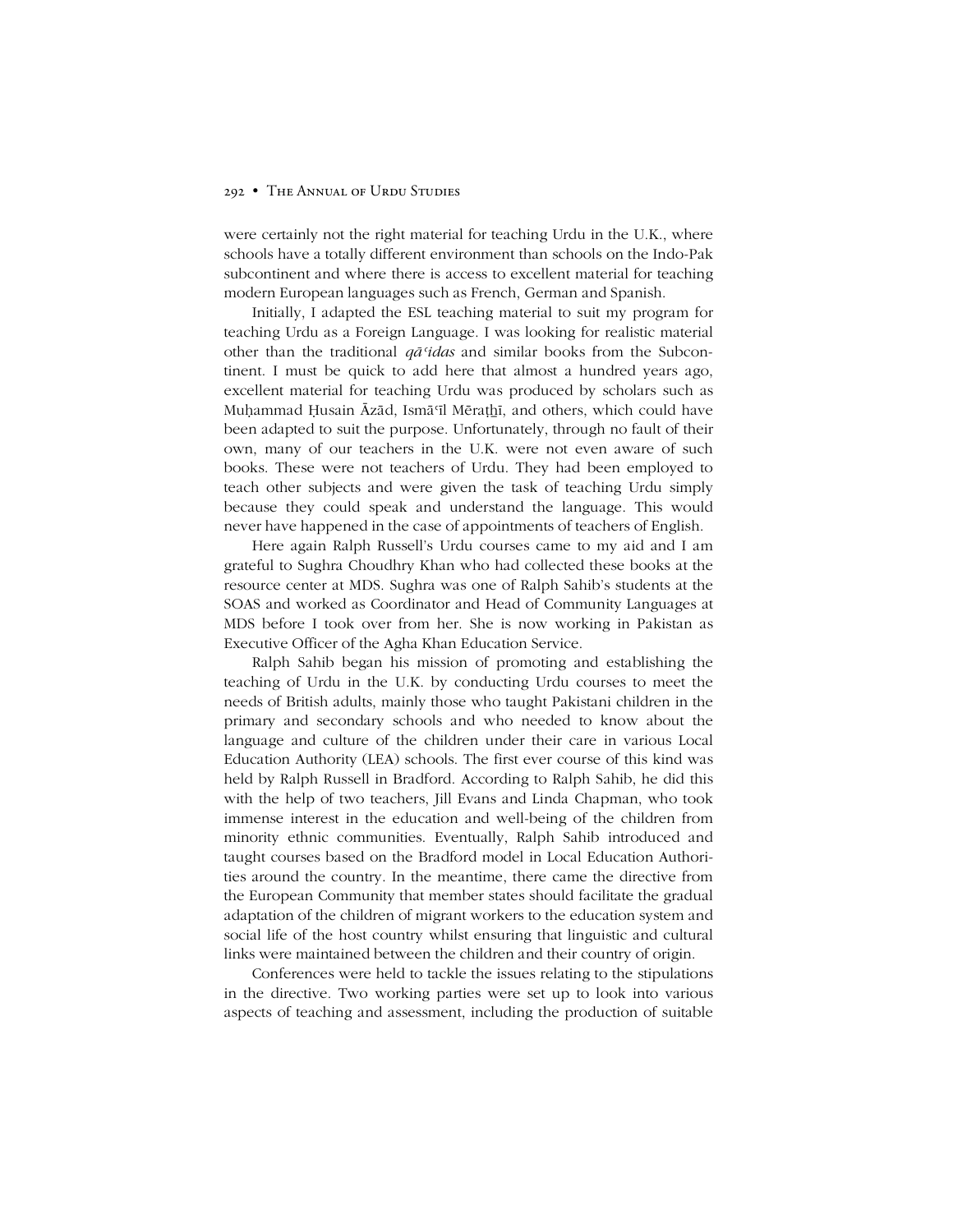teaching materials for the beginner through the competence level that were comparable with the materials available for modern European languages. Some teaching materials did appear on the horizon, but these materials served students who had no Urdu background and were doing modular courses in addition to the main subjects for their first degrees at universities. The only realistic and useful material for students at the primary and secondary level was and still is the material produced by Ralph Russell Sahib.

To meet the requirements of the directive of the Commission for European Communities a pilot project to design course materials for community languages was launched with John Broadbent as coordinator. I too had the opportunity to contribute to the production of sample teaching material for Urdu, but to my knowledge nothing concrete has appeared for Urdu during these last 25 years. Whatever material has come out for Urdu has been through individual efforts which, according to Ralph Russell, amounted to "something is better than nothing," which I fully agreed with.

The National Union of Teachers (NUT) nominated me as its representative on the South Asian languages panel of the University of London School Examination Board for 1983–1984. After taking up my place on the panel, I was fortunate to have more opportunities to work with Ralph Russell on various developmental activities with regard to community languages in general and Urdu in particular.

One such initiative was establishing a graded assessment scheme for the London Board. The Board wished to appoint me the Project Officer for Urdu and requested my LEA to release me for the post. Unfortunately, my LEA was unable to do this because I was then the Coordinator for community languages and Deputy Head of the MDS for the development projects for community languages. I fully appreciated my LEA's concerns and decided not to accept the offer.

However, the board then invited me to be on the steering committee of the graded assessment scheme project with Ralph Russell. I am pleased to say that my LEA agreed to relieve me on a regular basis to participate in the meetings of the committee. Membership on this committee offered ample opportunity to work closely with Ralph Russell and to look at the assessment materials produced by the team of teachers. The scheme was piloted nationally and found to be very useful.

While all of these developments were taking place, the conservative government introduced the idea of having two distinct categories of languages for the national curriculum, European languages and other languages. However, for some odd reason, Arabic and Japanese appeared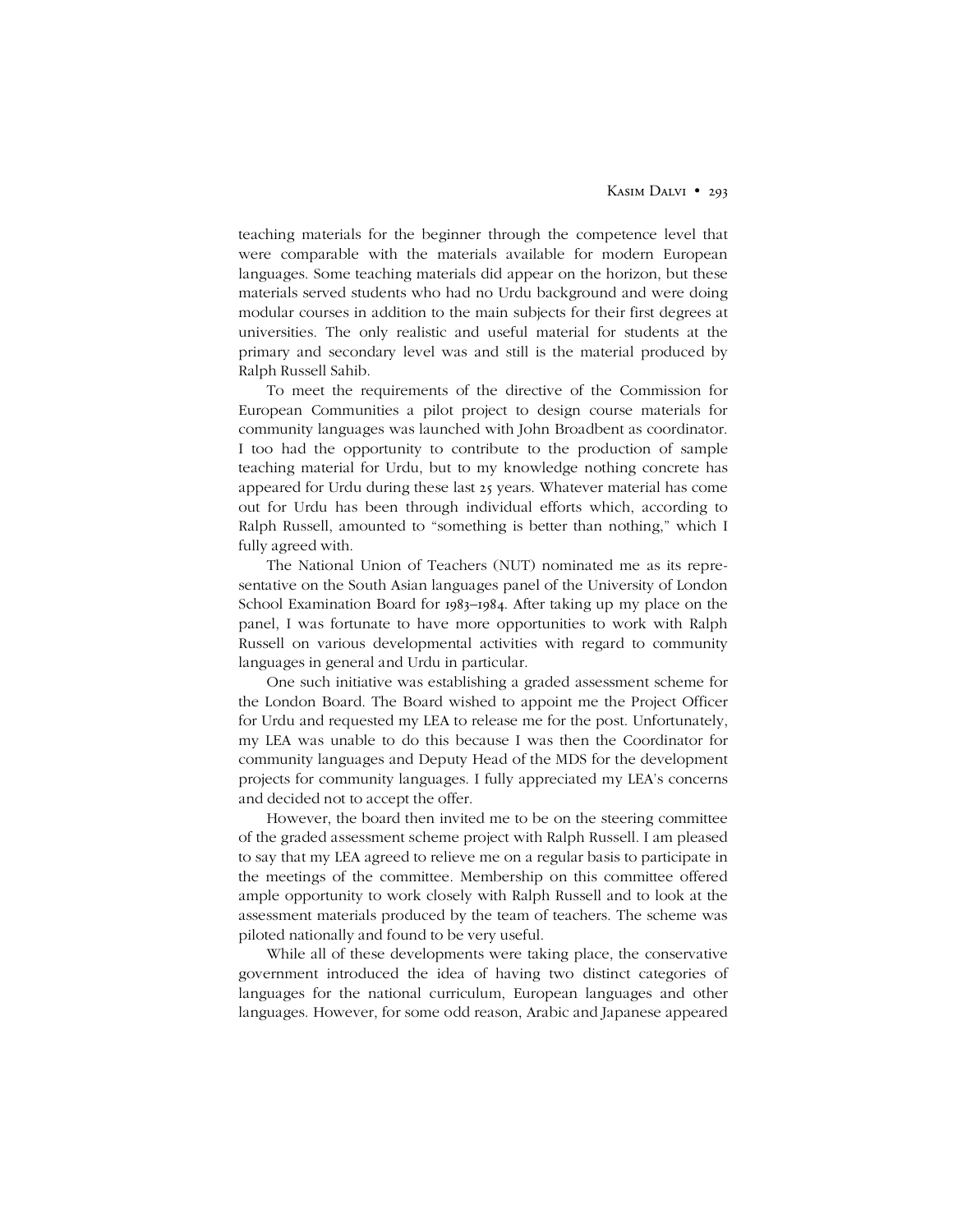#### 294 • The Annual of Urdu Studies

in the first schedule (European languages) and the rest of the languages, including Urdu and other South Asian languages, formed part of the second schedule. There was an outcry when a draft order listing the two language schedules was published. This language split was considered divisive by various linguistic groups in the country. One group that wished to take up the issue of the split was the Federation of Indian Associations. Its president, Mr. Mookerjee, requested that I serve as the spokesperson, in my capacity as Deputy Head of the MDS, during a meeting to discuss the issue with Education Secretary Angela Rumbold. When I mentioned this to Ralph Sahib, he was in favor of me going with the group as a spokesperson. I am very happy to say that the Education Secretary listened to our submissions and assured the group that the Government would look into the issue. A working group was set up by the Government and in the end the languages were brought together under one schedule.

Among many Urdu speakers, Ralph Russell is known as the Baba-e Urdu of Englistan (Father of Urdu in England). He is held in high regard for his services to both Urdu language and literature and to the Urduspeaking people who arrived in the U.K. for permanent settlement in the 1960s and 1970s. This was the period when Ralph Russell was teaching Urdu at the SOAS, University of London. Since the SOAS had come into existence to meet the needs of those in the service of the British Empire, Ralph Russell naturally felt that the SOAS should do whatever it could to meet the needs that this situation had created. This did not mean going to India to serve there, but to serve those English men and women, mostly teachers, who were taking care of primary and secondary age children in state schools in the U.K. This, of course, was a challenging task, and the SOAS, for whatever reason, was not prepared to face this challenge.

Ralph Russell considered this a need of great importance for a large number of children, and their parents felt that if the SOAS or other education authorities were so insensitive to these needs, he should personally arrange courses for the teachers during the weekends and university vacations. Thus, with the active participation of some of his former students (Marion Molteno, Alison Shaw, Alison Safadi, Sughra Choudhry, to name but a few) Ralph embarked upon teaching Urdu to groups of English teachers as well as other individuals working for various government agencies such as LEAs, schools, the police, all the bodies concerned with employment, welfare, health and social security, and so on. Gradually, this activity spread all over the country. It must be mentioned that this work was purely voluntary, undertaken by Ralph Russell and his colleagues without any kind of assistance, financial or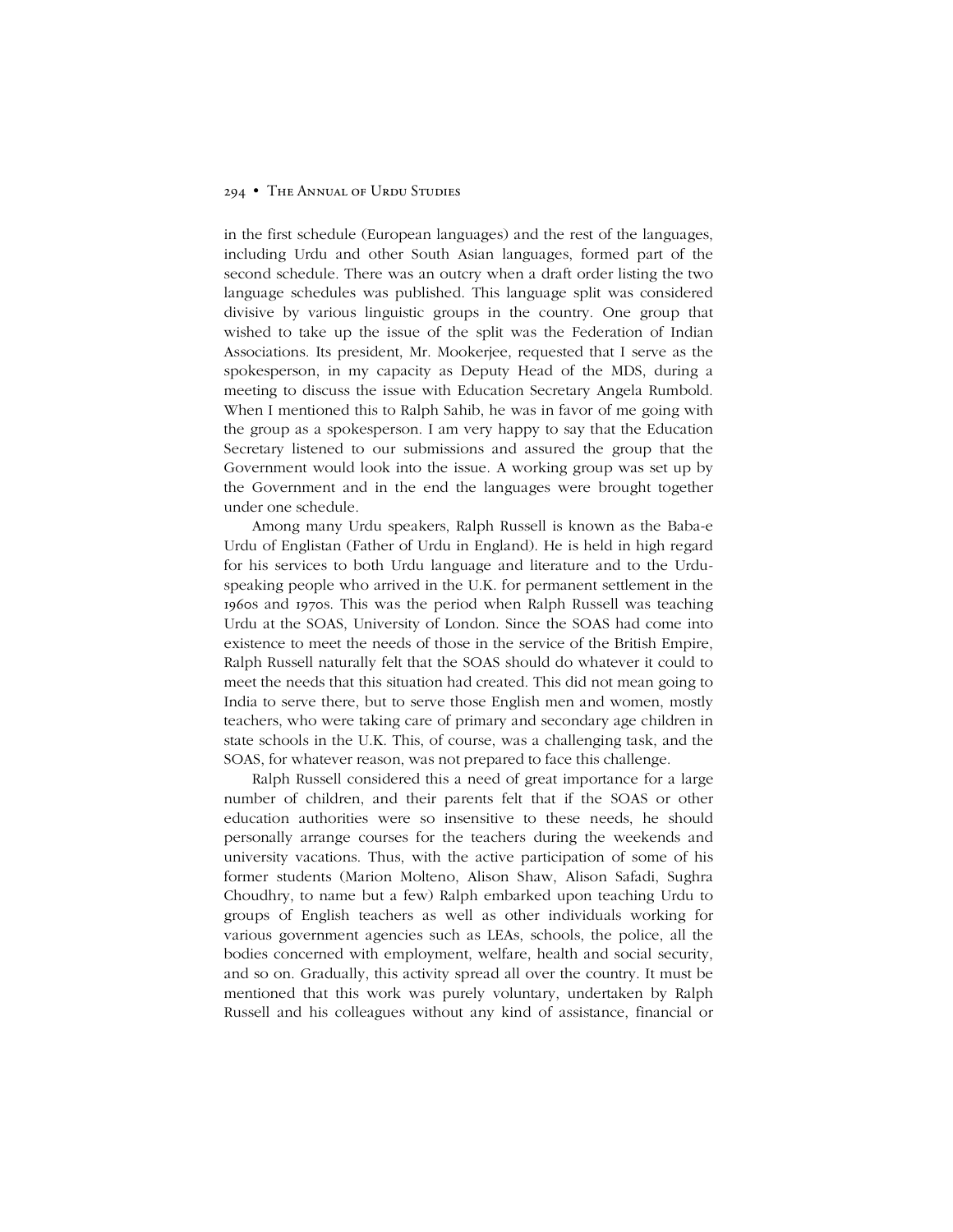otherwise, from anywhere. They sacrificed their weekends and vacations without remuneration. It gradually dawned on the LEAs and others how vital this work was and they began taking an interest, giving importance to the education of minority ethnic communities in general and community languages in particular.

Mention must be made here of the financial help Ralph Sahib received from the Pakistani Government at the initial stage. He wrote to me in his letter of 2 September 2004 while commenting on my article on "Urdu in State Schools." "I think that your tone is characteristically mild. Mine would be much more fierce! I think the article should speak about the activities that I was able to carry on with financial help from the Pakistani Government. It was this help which enabled me to pay the fares of people attending the successors to the Manchester meetings, to produce the series of Urdu teaching newsletters which I wrote and to pay for the calligraphy of bi-lingual publications."

Ralph Russell was also concerned about the inadequacies of the Urdu teachers. As I have mentioned above, most of them, even if they were qualified to teach Urdu as a home language (these were of course in short supply), had no qualifications or experience teaching Urdu as a foreign language. Their traditional approach to teaching, coupled with the lack of appropriate and interesting course material that was comparable with the material available for European languages, was not conducive to creating a pleasant teaching and learning environment. Ralph Russell emphasized this over and over again at various conferences held in London, Birmingham and elsewhere.

The teaching of Urdu began increasing in state schools but qualified, trained teachers were simply not available. The LEAs, therefore, had to resort to employing Urdu-speaking bilingual assistants. This suited the LEAs financially since they could pay them much less than they would have to pay qualified teachers. In addition, they could also show that they were meeting European Community requirements. Ralph Sahib, on several occasions, both in his contributions at meetings and in writing, stressed the kind of teachers that community languages departments across the country would like to have. According to him these teachers needed to have the same family background as their pupils and to have respect for them. They themselves should have been educated in British schools to ensure that they understood the system thoroughly. They should have acquired a good command of Urdu; ideally they should have achieved a B.A. in Urdu from a British university, for example, the SOAS. However, unfortunately, this situation does not exist at the present time. The only course that is available at the SOAS for Urdu is the introductory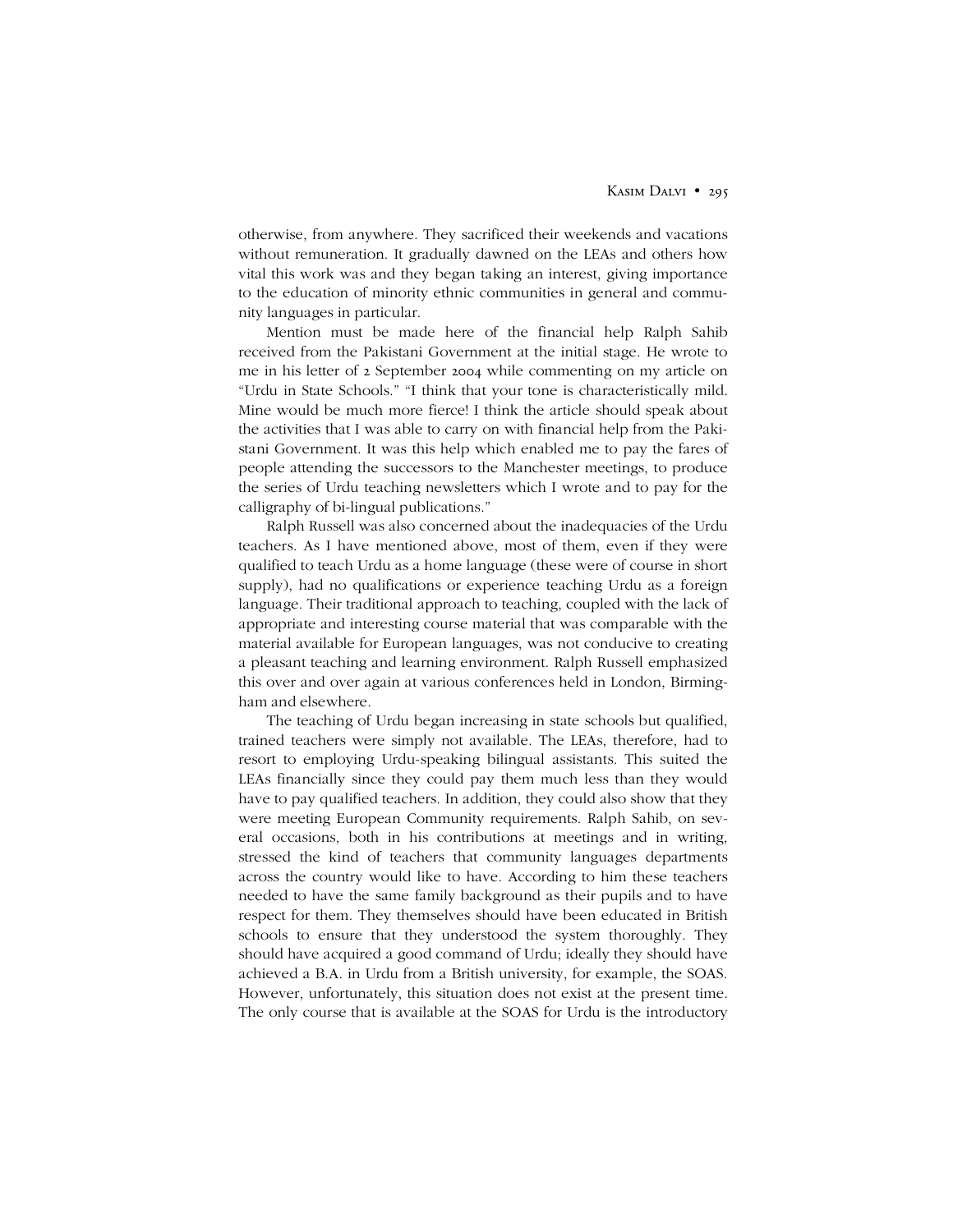### 296 • The Annual of Urdu Studies

course in the language, and this course is not designed for students with an Urdu-speaking background. It is perhaps meant for English-speaking students from a Caucasian background.

Ralph Sahib was also concerned about the Urdu syllabus, which existed until about 1985 or 1986. He considered the syllabus antiquated and generally unsatisfactory, and I could not have agreed with him more. He brought this situation to the attention of the London Board—which became the University of London School Examinations Board and then the University of London Examinations and Assessments Council and now Edexcel, for which I had the opportunity to work as the chairperson of examiners for more than ten years until 2006. During these years, substantial developments in the examination provision for Urdu took place. A new GCSE (General Certificate of Secondary Education) syllabus replaced the old syllabus and Urdu was included in the group of modern foreign languages (i.e., French, German, Spanish, etc.). As I was personally involved in all these developments, I can say with confidence that had Ralph Sahib not taken up this issue as a member of several panels, and especially as chairman of the University of London's advisory panels on South Asian languages, Urdu would not have reached the status it has today.

As a result, Urdu is now the fourth most commonly taught language, after French, German and Spanish, and the number of examination entries has increased from 1200 for O-level candidates in 1985 to nearly 8000 GCSE candidates by 2003. The number of A-level candidates has increased from about 250 to over 1500.

Russell Sahib took early retirement from a prestigious post as reader in Urdu at the SOAS. As a matter of fact, the post was prestigious because Ralph Sahib held it. Ralph took early retirement not to take another higher post somewhere, but to serve Urdu by promoting the language in the U.K., work neglected by many others.

While Ralph Sahib was working relentlessly to promote and develop Urdu teaching at the school level and in community-based classes, there were others who had doubts about the survival of Urdu in the U.K. and worked very successfully to get rid of Urdu teaching at the graduate and postgraduate level. The reason given was that there were not enough students. With six or seven thousand students taking the GCSE examination and 1500–2000 doing the GCSE A-levels, there were not enough students! It is incomprehensible why it was decided to excuse some South Asian languages and get rid of Urdu! With this attitude, where are we going to get U.K. educated teachers such as Alison Shaw, Sughra Choudhry, Alison Safadi, Ian Russell and Martin Dodds-all lovers of Urdu, mostly of